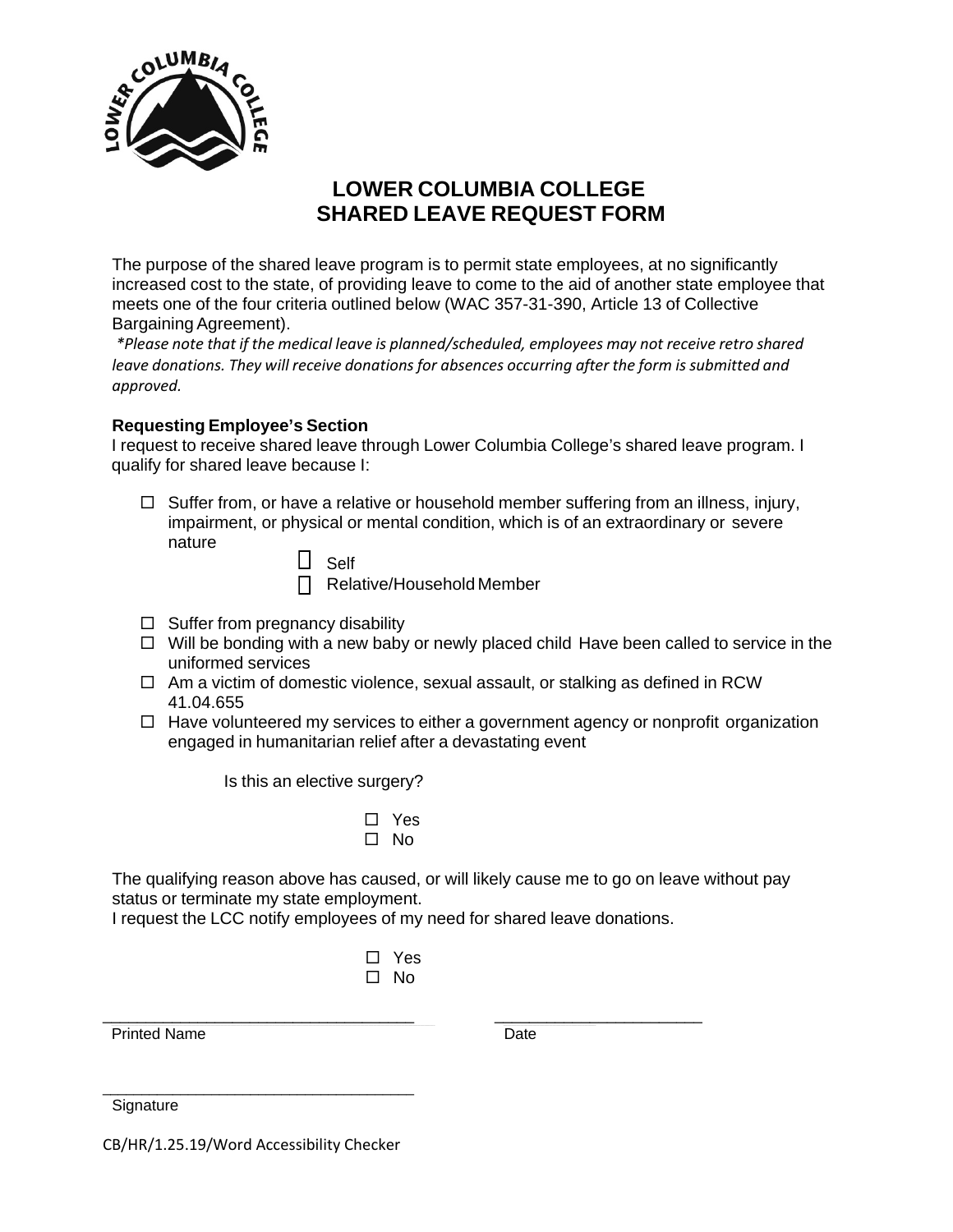### **FOR HUMAN RESOURCES USE ONLY**

Approve Deny

**Human Resources** Date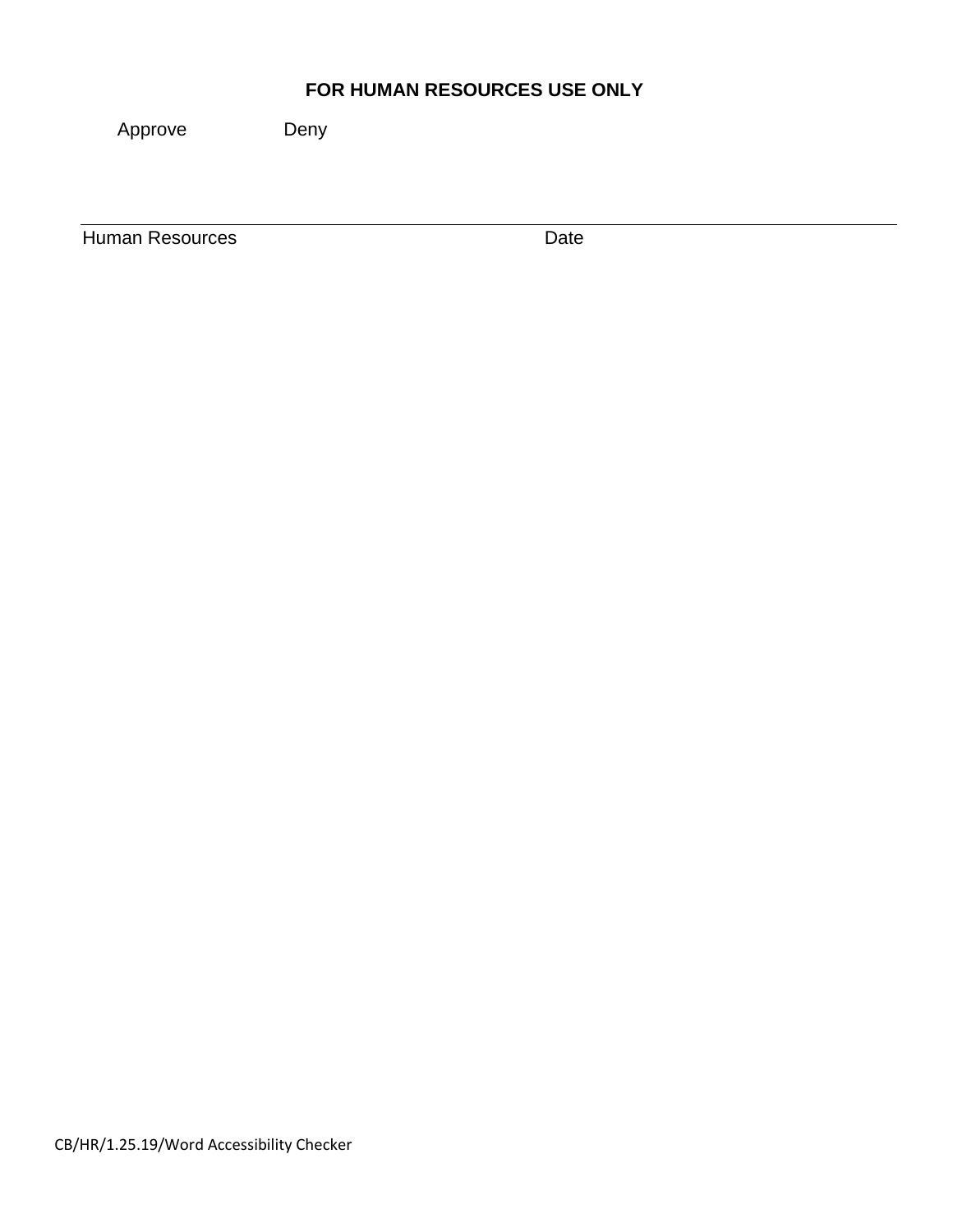# **VERIFICATION PROCESS**

To consider shared leave requests, LCC requires specific information that serves as verification of the requesting employee's eligibility for shared leave. For each qualifying reason selected on the shared leave request form, additional information and/or documentation must be obtained. Based on your qualifying reason for requesting shared leave, see the additional information/documentation to provide below.

#### **Medical Condition**

Employee's medical provider or relative/household member's medical provider must complete the medical certification form. The completed form is submitted to Human Resources.

#### **Military**

Submit a copy of the military orders verifying employee's required absence to Human Resources.

#### **Victim of Domestic Violence, Sexual Assault or Stalking**

Provide one of the following to Human Resources:

a) A police report indicating that you are a victim of domestic violence, sexual assault, or stalking;

b) A court order protecting or separating you from the perpetrator of the act of domestic violence, sexual assault, or stalking;

c) Evidence from the court or prosecuting attorney that you appeared or are scheduled to appear in court in connection with the incident of domestic violence, sexual assault, or stalking;

d) Written statement that you are a victim of domestic violence, sexual assault, or stalking;

e) Documentation that you are a victim of domestic violence, sexual assault, or stalking from anyone with whom is familiar with your situation, an attorney, member of the clergy, medical or other professional

#### **Volunteered Services for Emergency**

Provide proof of acceptance of an employee's offer to volunteer for either a government agency or nonprofit organization during declared state of emergency.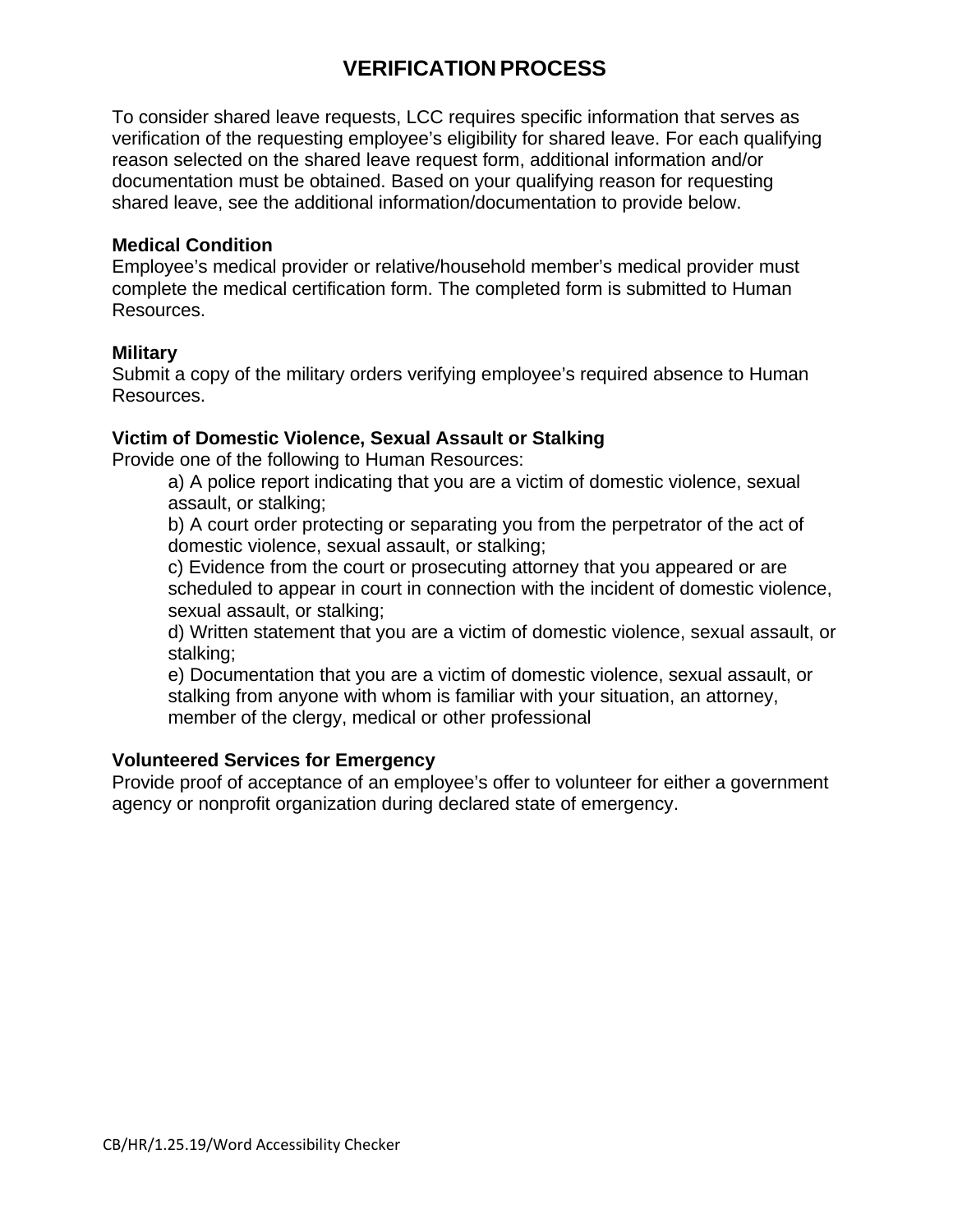### **MEDICAL CERTIFICATION FOR SEVERE MEDICAL CONDITION**

**Per the Washington State Leave Sharing Program (RCW 41.04.665), for your patient to be eligible for shared leave, they must suffer from an extraordinary or severe illness, injury, impairment, or physical or mental condition, which causes or is likely to cause the employee to go on leave without pay status or terminate employment.** 

*"Severe" or "extraordinary" is defined as serious or extreme and/or life threatening.*

#### **A licensed physician or health care practitioner must complete the following medical certification.**

Name of person with medical condition:

1. Does the employee or the employee's relative/household member suffer from a medical condition which is serious or extreme and/or life threatening?



Yes No

2. Describe the medical facts that support your determination that the employee or relative/household member does/does not suffer from a condition that is serious or extreme and/or life threatening.

3. State the date the condition commenced and the probable duration of the condition.